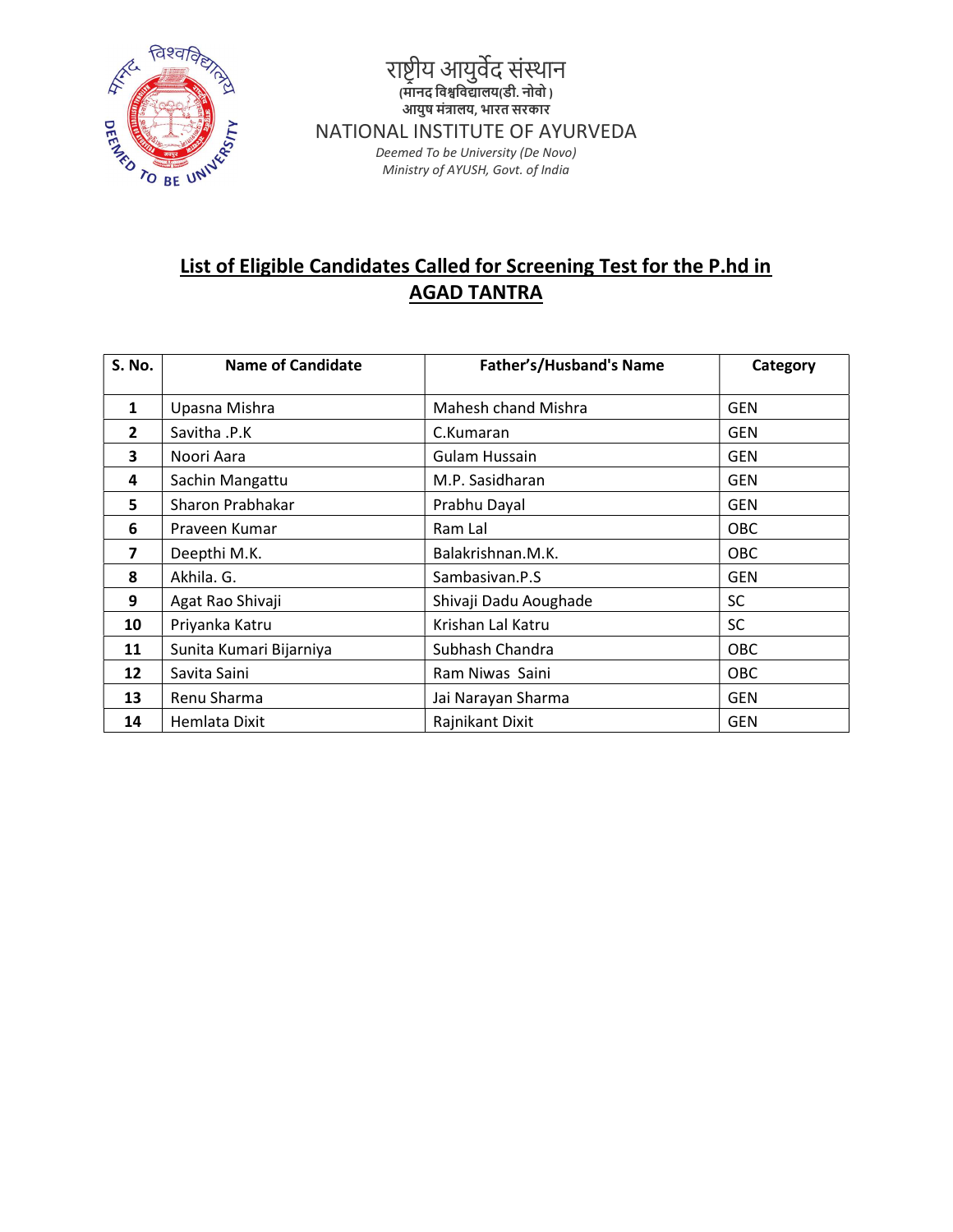

# List of Eligible Candidates Called for Screening Test for the P.hd in KAUMARBHRITYA

| <b>S. No.</b>  | <b>Name of Candidate</b> | <b>Father's/Husband's Name</b> | Category                     |
|----------------|--------------------------|--------------------------------|------------------------------|
|                | Himanshu Chouhan         | Ghanshyam Chouhan              | <b>GEN</b>                   |
| 2              | Neetu Singh Siyag        | Mohan Ram Siyag                | <b>GEN</b>                   |
| 3              | Ankita Mishra            | <b>Anand Mishra</b>            | <b>GEN</b>                   |
| $\overline{a}$ | Anukriti Gaur            | Anand kumar                    | <b>GEN</b>                   |
| 5              | Gaurav Kumar Rathore     | Ravindra Kumar Rathor          | OBC Certificate not enclosed |
| 6              | Katkar Rahul Sambhaji    | Sambhaji                       | GEN                          |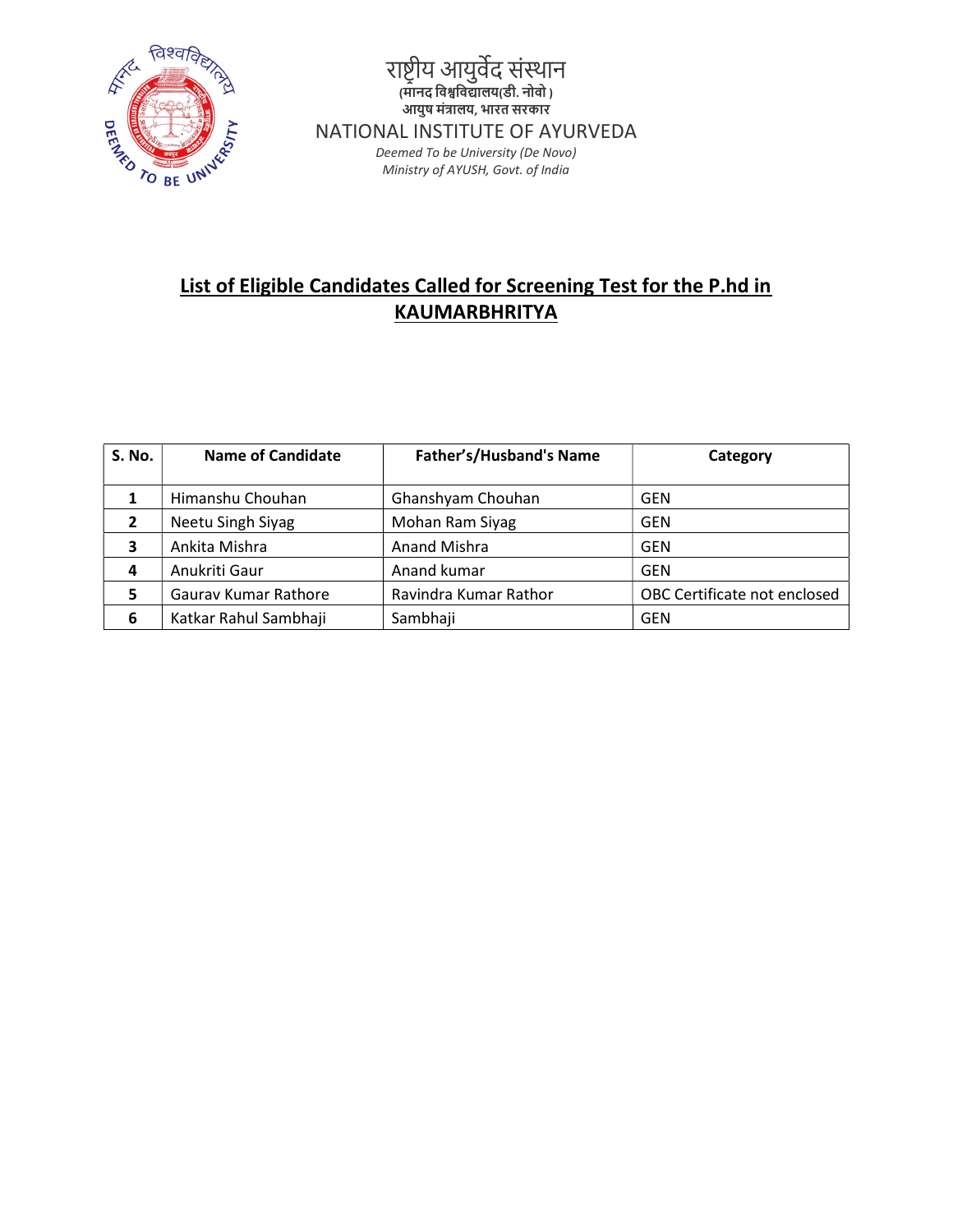

## List of Eligible Candidates Called for Screening Test for the P.hd in PRASUTI EVAM STRI ROGA

| <b>S. No.</b> | <b>Name of Candidate</b>  | Father's/Husband's Name | Category   |
|---------------|---------------------------|-------------------------|------------|
|               | Nidhi Devidas Chickramane | Devidas Chickramane     | <b>GEN</b> |
| 2             | Laxmi Choudhary           | Gajaram Choudhary       | <b>GEN</b> |
| 3             | Karishma Kapoor           | Sham lal Kapoor         | <b>GEN</b> |
| 4             | Divya                     | Rajendra Kumar Sharma   | <b>GEN</b> |
| 5             | Monika Goel               | Vijay Kumar Goel        | <b>GEN</b> |
| 6             | Swati Malasariya          | Vinod Kumar Malsariya   | <b>GEN</b> |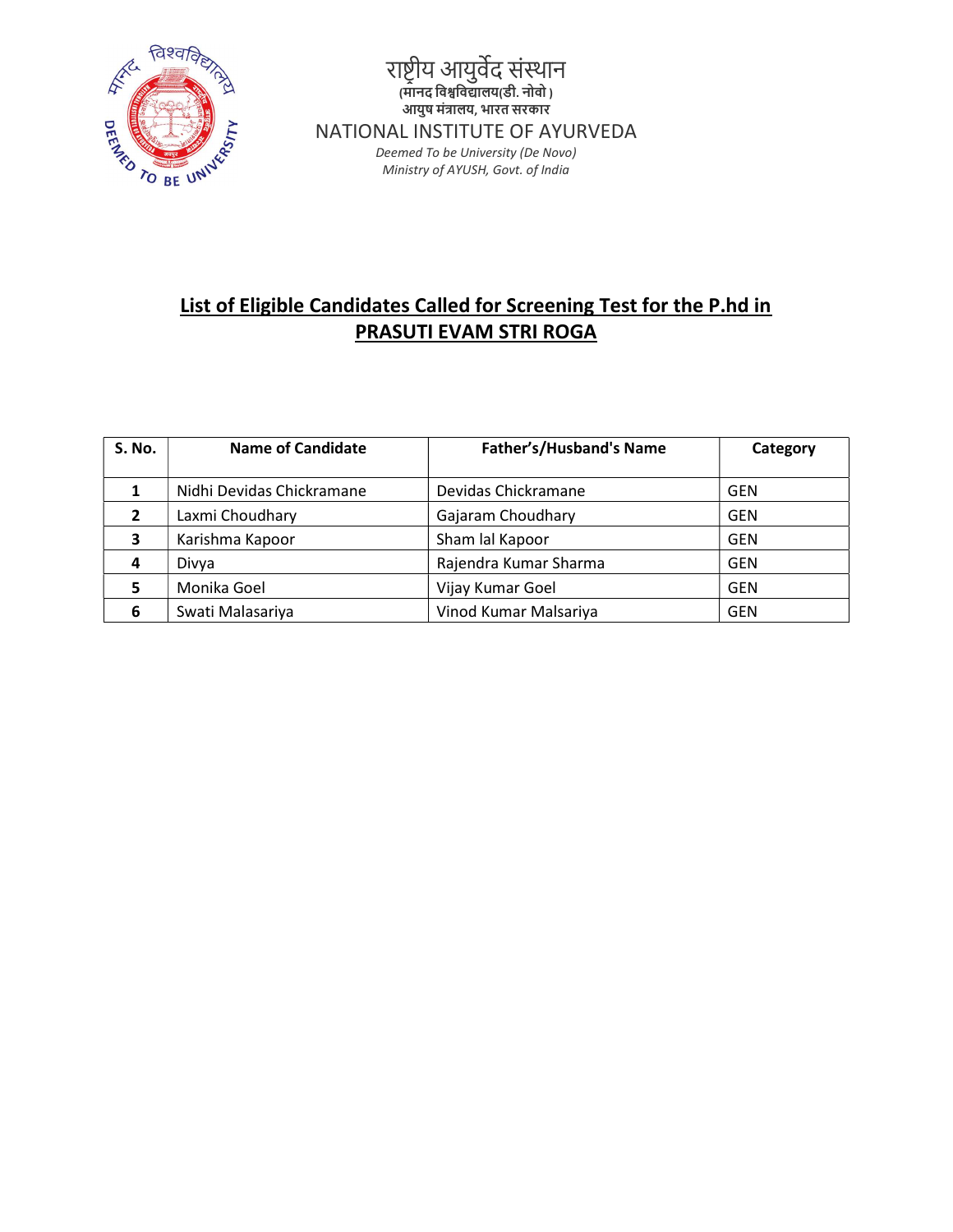

# List of Eligible Candidates Called for Screening Test for the P.hd in SHALAKYA TANTRA

| <b>S. No.</b>  | <b>Name of Candidate</b>    | <b>Father's/Husband's Name</b>  | Category   |
|----------------|-----------------------------|---------------------------------|------------|
|                |                             |                                 |            |
| 1              | Chandani Dineshbhai Chauhan | Dinesh bhai Amrashibhai Chouhan | <b>OBC</b> |
| $\overline{2}$ | Priyanka Dubey              | Mahesh Chandra Dubey            | <b>GEN</b> |
| 3              | Firdos                      | Khaleel                         | <b>OBC</b> |
| 4              | Satyavati                   | Jagbir Singh                    | <b>GEN</b> |
| 5              | Shalini Singh               | Nanhey Singh                    | <b>OBC</b> |
| 6              | Mariswami                   | Mahantayya                      | <b>OBC</b> |
|                | Hemant Kumar. Nagar         | <b>Balkishan Nagar</b>          | <b>OBC</b> |
| 8              | S.M. Nihaluddin             | Syed Abdul Khuddus azami        | <b>GEN</b> |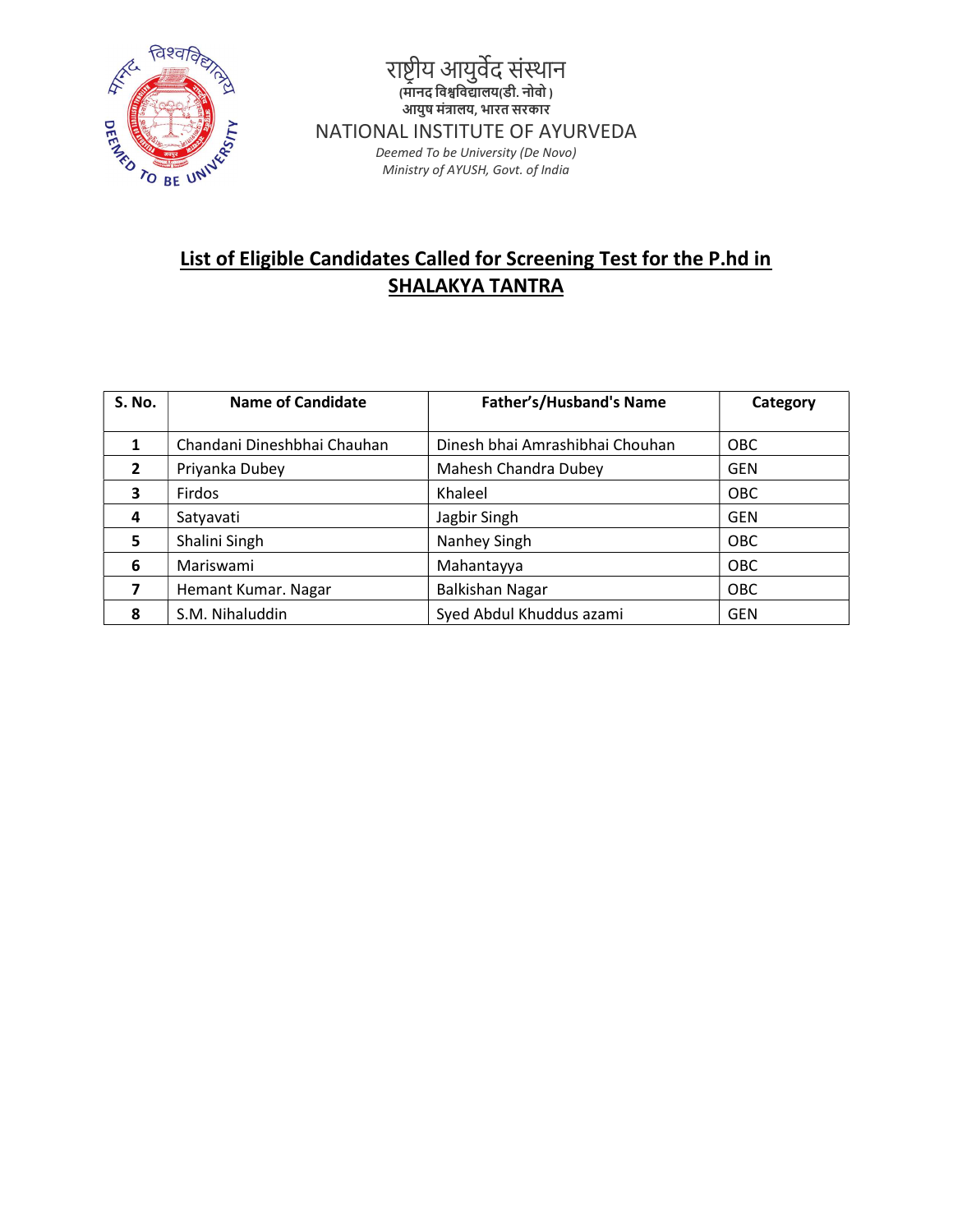

#### List of Eligible Candidates Called for Screening Test for the P.hd in KAYA CHIKITSA

| <b>S. No.</b> | <b>Name of Candidate</b> | <b>Father's/Husband's Name</b> | Category   |
|---------------|--------------------------|--------------------------------|------------|
| $\mathbf{1}$  | Mohd. Adil Ansari        | Mohd. Hanif Ansari             | <b>GEN</b> |
| $\mathbf{2}$  | Jyoti Yadav              | Nirbhaya Shanker yadav         | <b>OBC</b> |
| 3             | Kintul Joshi             | Mahendra Kumar Joshi           | <b>GEN</b> |
| 4             | Gracy Sokiya             | Gardhan Sonkiya                | <b>GEN</b> |
| 5             | ShinshaP.                | P.Shivadasan                   | <b>GEN</b> |
| 6             | Vidhya Bharti Sharma     | Ramchandra Sharma              | <b>GEN</b> |
| 7             | Shagufta Malhotra        | Sudarshan Malhotra             | <b>GEN</b> |
| 8             | Kanchan Bala             | Kewal Kumar                    | <b>SC</b>  |
| 9             | <b>Babulal</b>           | Gorakha Ram                    | <b>GEN</b> |
| 10            | Deepak Suman             | Mahaveer Prasad Suman          | <b>OBC</b> |
| 11            | <b>Bharti Panchal</b>    | Radhe Shyam Panchal            | <b>OBC</b> |
| 12            | Vivek Lohan              | Ajmer Singh                    | <b>GEN</b> |
| 13            | Sumesh S.PAI             | K.M.Sreenivasa Pai             | <b>GEN</b> |
| 14            | Payal Gupta              | Shiv Kumar Gupta               | <b>GEN</b> |
| 15            | Sujata                   | Vijay pal                      | <b>GEN</b> |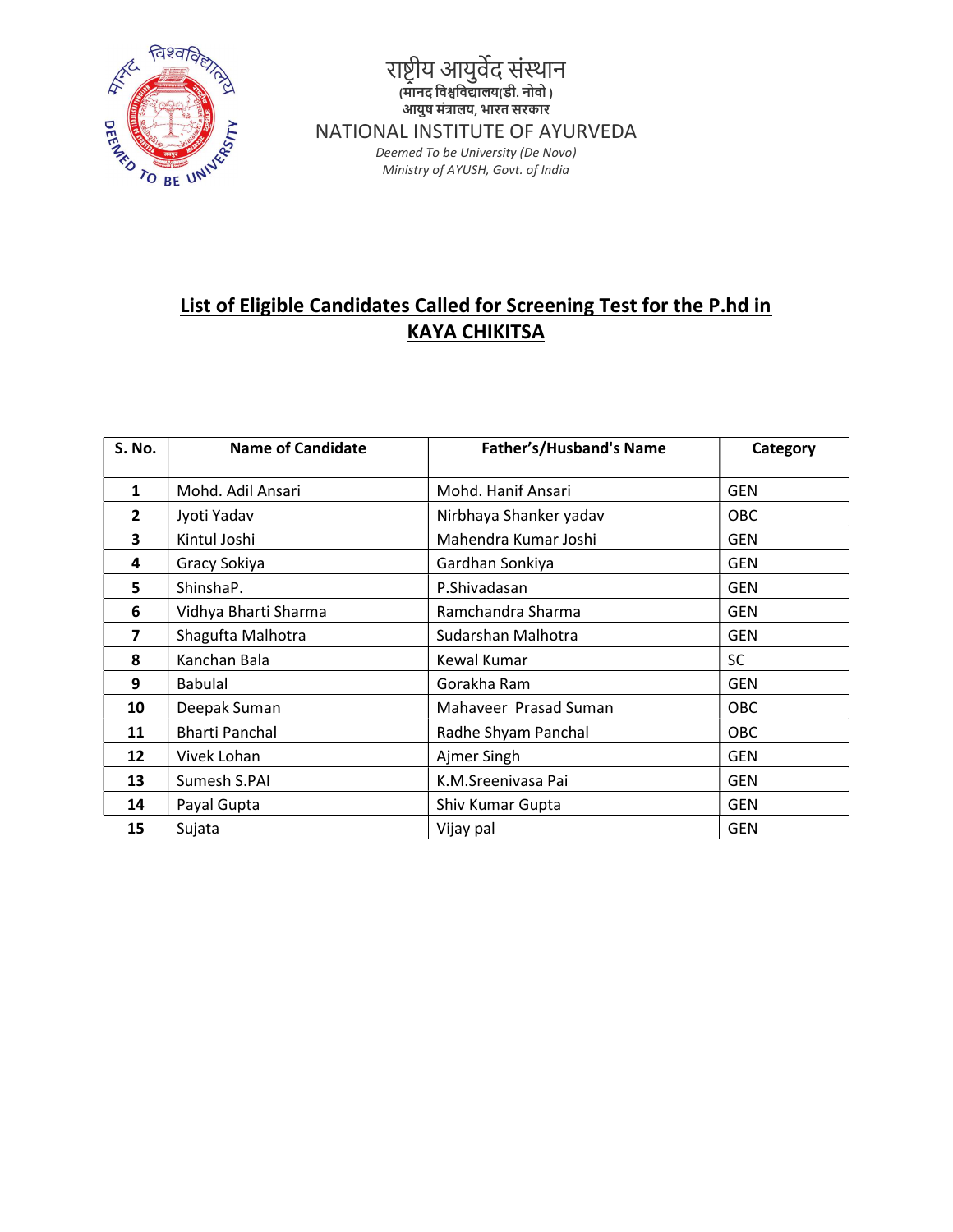

# List of Eligible Candidates Called for Screening Test for the P.hd in KRIYA SHARIR

| <b>S. No.</b>  | <b>Name of Candidate</b> | <b>Father's/Husband's Name</b> | Category   |
|----------------|--------------------------|--------------------------------|------------|
| 1              | Rahul Sukhdev Bankar     | Sukhdev Bankar                 | <b>SC</b>  |
| $\overline{2}$ | Yogiraj Mishra           | Purna Nand Mishra              | <b>GEN</b> |
| 3              | Gurpreet Kaur Gill       | S.Kuldeep Singh                | <b>GEN</b> |
| 4              | Manisha yadav            | Radheshyam                     | <b>OBC</b> |
| 5              | Urvashi Sharma           | Chandra Prakash Sharma         | <b>GEN</b> |
| 6              | Amit Mehra               | RK Singh Mehra                 | SC.        |
| 7              | Punita Sharma            | Ganeshilal Sharma              | <b>GEN</b> |
| 8              | Hitesh Kumar             | Satyavir Singh                 | OBC        |
| 9              | Neha Rawat               | Narender Singh Rawat           | <b>GEN</b> |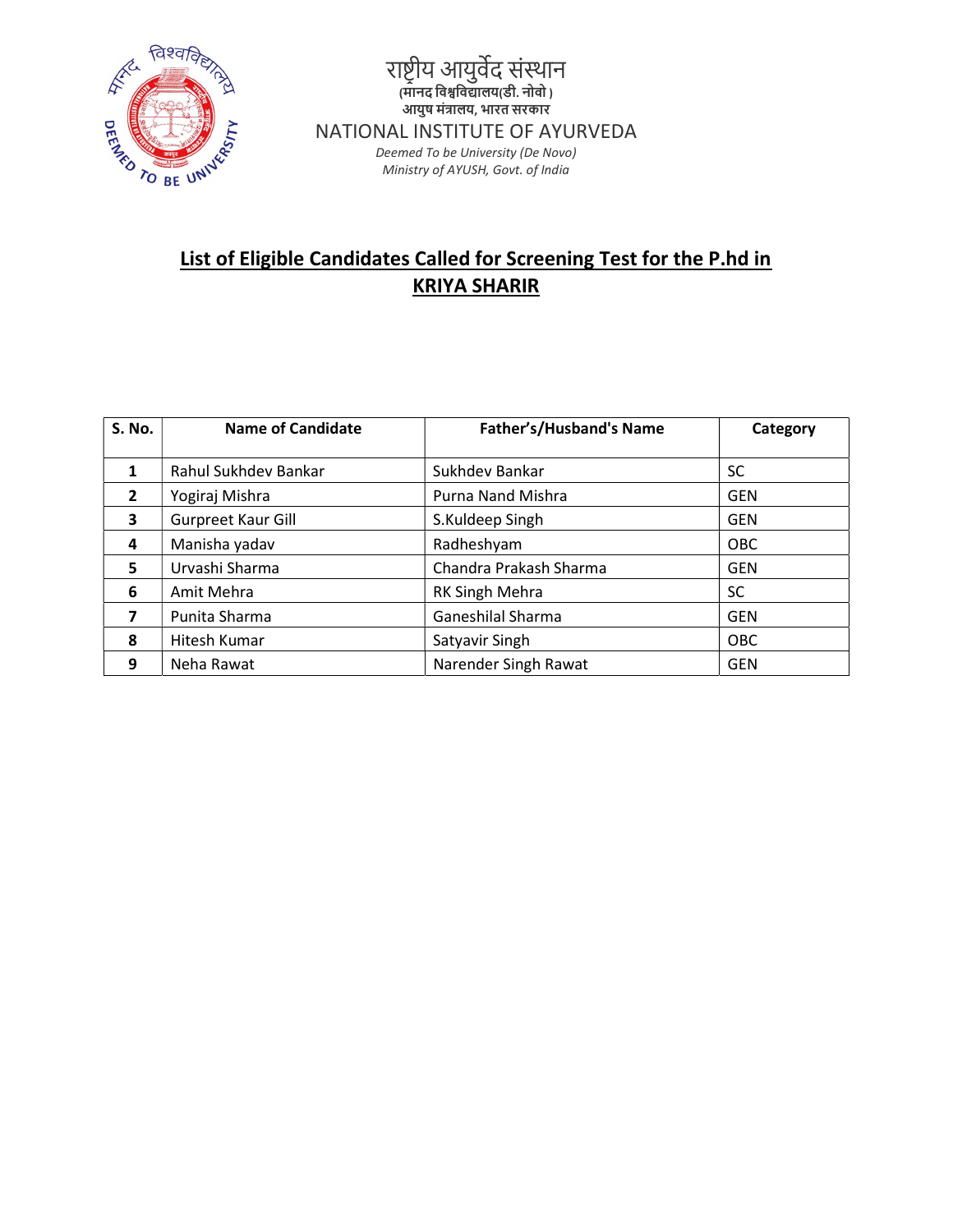

## List of Eligible Candidates Called for Screening Test for the P.hd in RACHANA SHARIRA

| S. No.       | <b>Name of Candidate</b>       | <b>Father's/Husband's Name</b> | Category   |
|--------------|--------------------------------|--------------------------------|------------|
| $\mathbf{1}$ | Gaurav Sharma                  | Rajesh Kr Sharma               | <b>GEN</b> |
| $\mathbf{2}$ | Chetan Prakash                 | Vidya Sagar                    | OBC        |
| 3            | Dipu Manohar                   | Manoharan M.S                  | OBC        |
| 4            | Subhash saini                  | Balu Ram Saini                 | OBC        |
| 5            | Mukesh Kumar Meena             | Chhaju Lal Meena               | <b>ST</b>  |
| 6            | Sunita Dudi                    | Lal Chand                      | OBC        |
| 7            | Pooja Rampal Sharma            | Rampal                         | <b>GEN</b> |
| 8            | Priyanka Bhardwaj              | Baldev Raj Sharma              | <b>GEN</b> |
| 9            | Deepti                         | Suresh Kumar                   | <b>GEN</b> |
| 10           | Satnai Manish Bhai Bharat bhai | Satani Bharatbhai Sondabhai    | OBC        |
| 11           | Akanksha Sharma                | Subhash Chandra Sharma         | <b>GEN</b> |
| 12           | Ipshita Panda                  | Prasanta Kumar Panda           | <b>GEN</b> |
| 13           | Rashi Sharma                   | Rakesh Bhusan Sharma           | <b>GEN</b> |
| 14           | Nisha Yadav                    | Mahender Singh Yadav           | <b>OBC</b> |
| 15           | Jagjeet Singh                  | Hira Singh                     | <b>GEN</b> |
| 16           | Kirti Bala Tawde               | Ramesh Chandra Tawde           | <b>SC</b>  |
| 17           | Sonia Meend                    | Arjun Kumar Meend              | OBC        |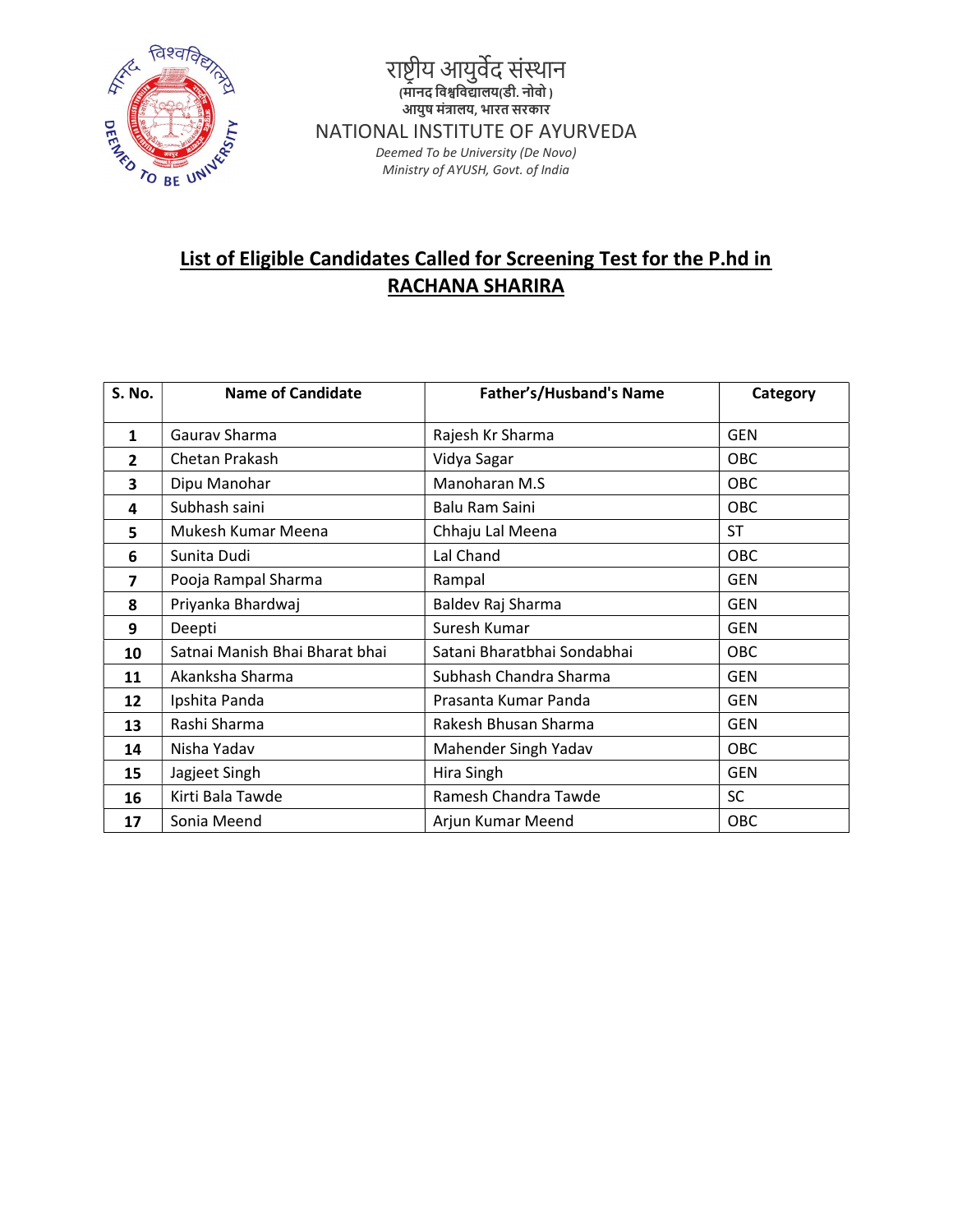

## List of Eligible Candidates Called for Screening Test for the P.hd in **PANCHKARMA**

| <b>S. No.</b>  | <b>Name of Candidate</b> | <b>Father's/Husband's Name</b> | Category   |
|----------------|--------------------------|--------------------------------|------------|
| 1              | Ritesh                   | Tulsa Ram                      | <b>GEN</b> |
| $\overline{2}$ | Balyogeshwar             | Dal Chand sharma               | <b>GEN</b> |
| 3              | Janmejay Shakya          | Mahendra Shakya                | <b>SC</b>  |
| 4              | Rajkumar Jangir          | Kailash Chandra                | <b>OBC</b> |
| 5              | Thulsi T.V               | M.K. Rajagopalan Nair          | <b>GEN</b> |
| 6              | Manjare Harshada         | Satish Eknathrao Manjare       | <b>GEN</b> |
| 7              | Achala Ram Kumawat       | Mangna ram kumawat             | <b>GEN</b> |
| 8              | Indu S.                  | Santosh Kumar P.               | <b>GEN</b> |
| 9              | Anurag Kushhal           | <b>Arvind Kumar Kushal</b>     | <b>GEN</b> |
| 10             | Lokesh Kumar             | Hiralal Ram Prasad             | <b>SC</b>  |
| 11             | Poonam                   | Mahavir Singh                  | <b>GEN</b> |
| 12             | Govind Narayan           | Ramdhan Kumawat                | <b>GEN</b> |
| 13             | Geeta Devi               | Tej Singh                      | <b>GEN</b> |
| 14             | Sapna Kumari Vishwas     | Gauri Shankar Vishwas          | <b>SC</b>  |
| 15             | Nakul Vishwanathji       | Vishwanathji                   | OBC        |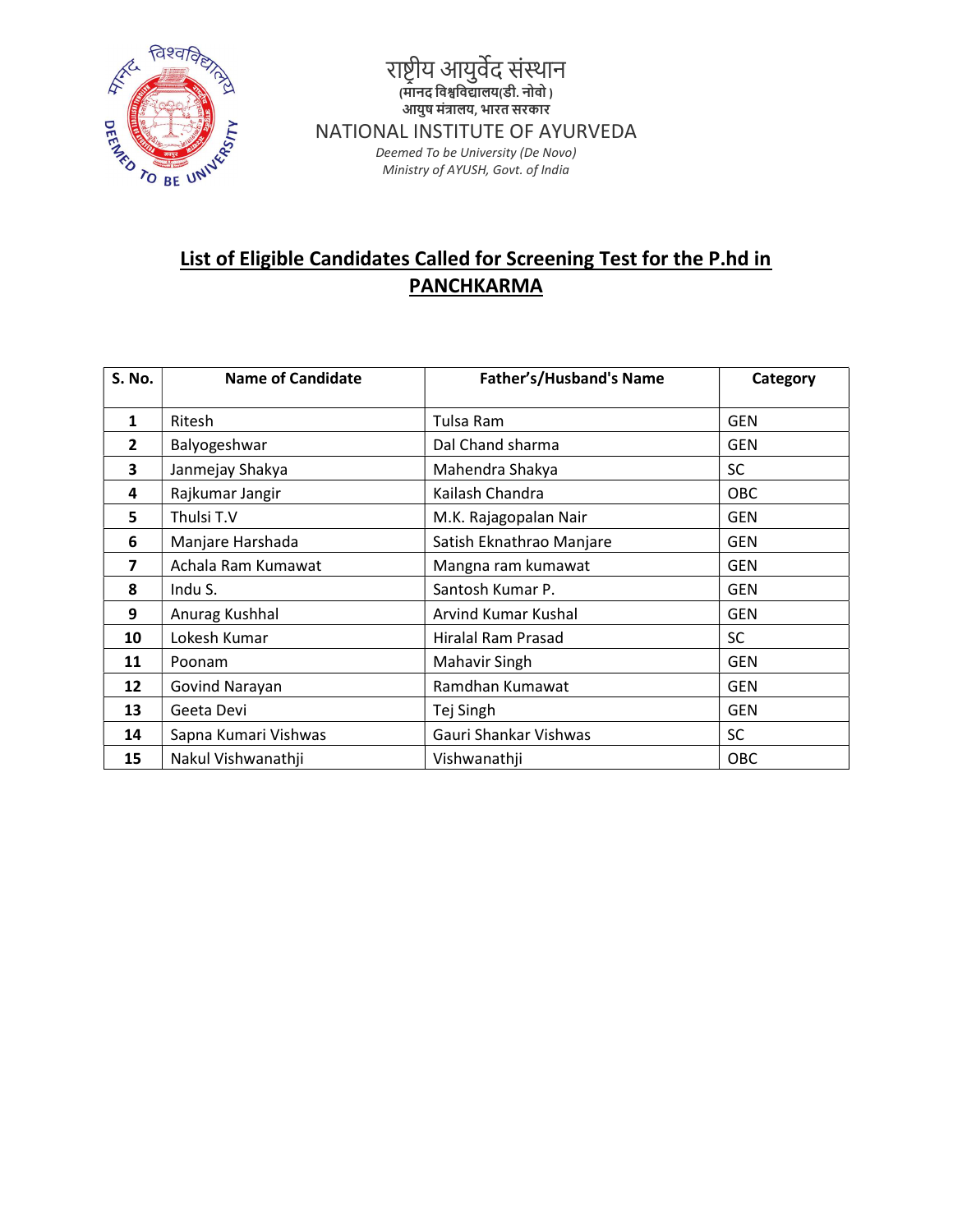

## List of Eligible Candidates Called for Screening Test for the P.hd in ROG NIDAN EVAM VIKRITI VIGYANA

| <b>S. No.</b>  | <b>Name of Candidate</b> | Father's/Husband's Name | Category   |
|----------------|--------------------------|-------------------------|------------|
| 1              | Sneha <sub>S</sub>       | N. Sureshan             | <b>OBC</b> |
| $\overline{2}$ | Sanjay Dhankar           | Rohitanshva             | <b>OBC</b> |
| 3              | Mohammad fasil Quazi     | M.K Quazi               | <b>GEN</b> |
| 4              | Ravikant Sharma          | Shyamlal Sharma         | <b>GEN</b> |
| 5              | Savita Arjun Wale        | Arjun Bhagawan wale     | <b>OBC</b> |
| 6              | Nidhi Soni               | Ratan Kumar Soni        | <b>OBC</b> |
| 7              | Rinku Kumari             | Narender Kumar Sharma   | <b>OBC</b> |
| 8              | Yogesh Drall             | Ajit Singh              | <b>GEN</b> |
| 9              | Anshu Sharma             | Jagdish Prasad Sharma   | <b>GEN</b> |
| 10             | Ravi Kumar               | Bihari lal              | <b>OBC</b> |
| 11             | Prayasha Rohilla         | Ramgopal Rohilla        | <b>OBC</b> |
| 12             | Rashmi Temani            | Vimal Kumar Temani      | <b>GEN</b> |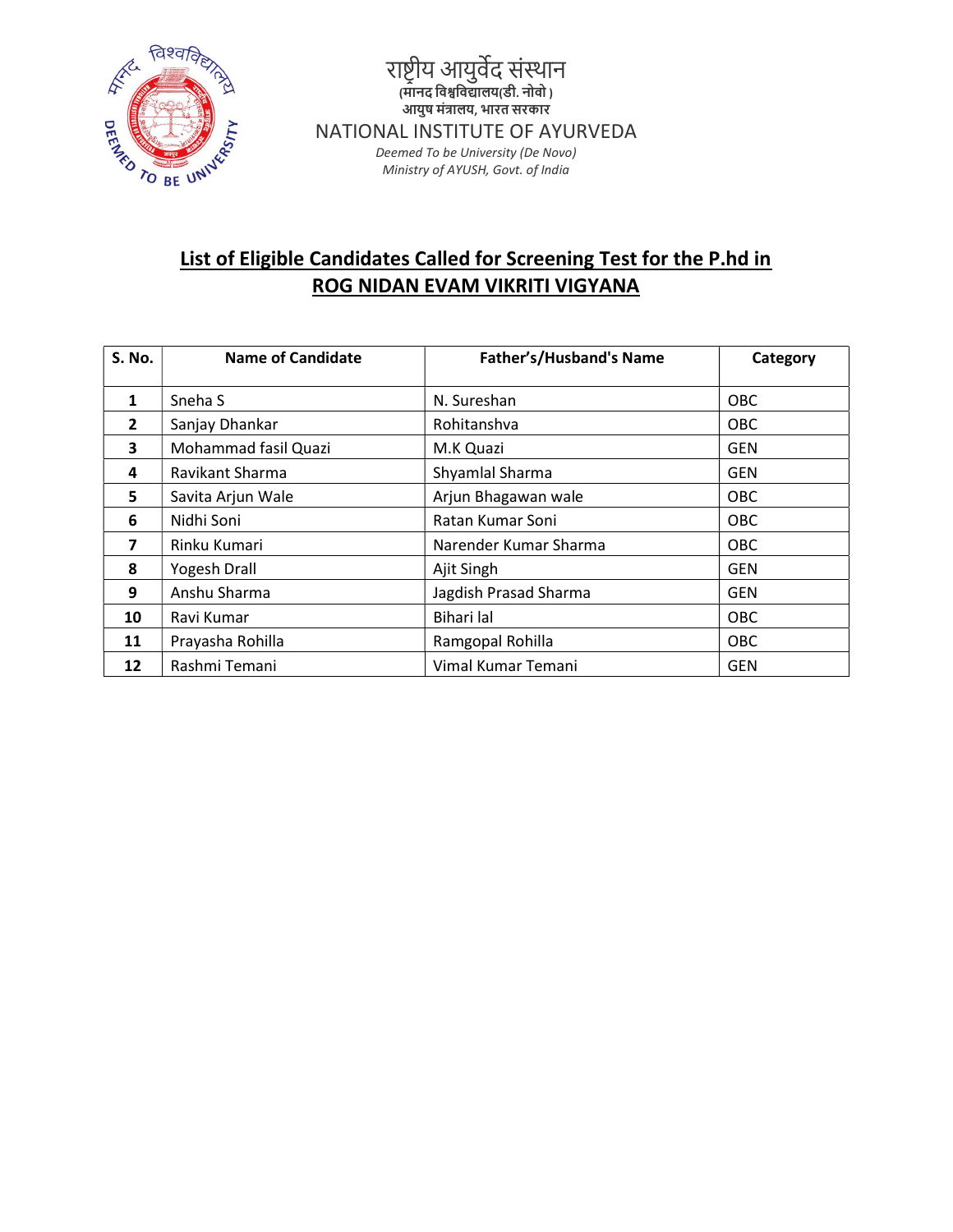

## List of Eligible Candidates Called for Screening Test for the P.hd in **DRAVYAGUNA**

| S. No.                  | <b>Name of Candidate</b> | <b>Father's/Husband's Name</b> | Category   |
|-------------------------|--------------------------|--------------------------------|------------|
| $\mathbf{1}$            | Athul TP                 | Appan.A.P                      | <b>GEN</b> |
| $\overline{2}$          | Vijaya Lexshmi R.        | Vimal Kumar                    | <b>GEN</b> |
| 3                       | Sree Bala G              | Govindankutty.K.D              | OBC        |
| 4                       | Garima Saini             | Katar singh Saini              | OBC        |
| 5                       | P.C.Prachisha            | P.Chandran                     | OBC        |
| 6                       | Meenakshi Kumawat        | Prem Chand Kumawat             | OBC        |
| $\overline{\mathbf{z}}$ | Anjana Dhakar            | Radheshyam dhakar              | OBC        |
| 8                       | Lokesh Kumar Sharma      | Lal chand Sharma               | <b>GEN</b> |
| 9                       | Vipin Kumar Saraswat     | Bangali lal Saraswat           | <b>GEN</b> |
| 10                      | SNV Neeraja Doguparti    | Changal Rao Doguparti          | OBC        |
| 11                      | Abhay Vyas               | Narsingh Dev Vyas              | <b>GEN</b> |
| 12                      | Neha Prajapati           | <b>Gulab Chand Prajapati</b>   | <b>GEN</b> |
| 13                      | Vipin kumar Yadav        | Bachchan lal yadav             | <b>SC</b>  |
| 14                      | Shashi Kala Sahu         | Lal Chandra Sahu               | OBC        |
| 15                      | Sharma Arti kailash      | Kailash Chandra Sharma         | <b>GEN</b> |
| 16                      | Rashmi sharma            | Nand Kishore                   | <b>GEN</b> |
| 17                      | Mayukh sharma            | Anil Sharma                    | <b>GEN</b> |
| 18                      | Devi Chand               | Mohan lal Saran                | <b>GEN</b> |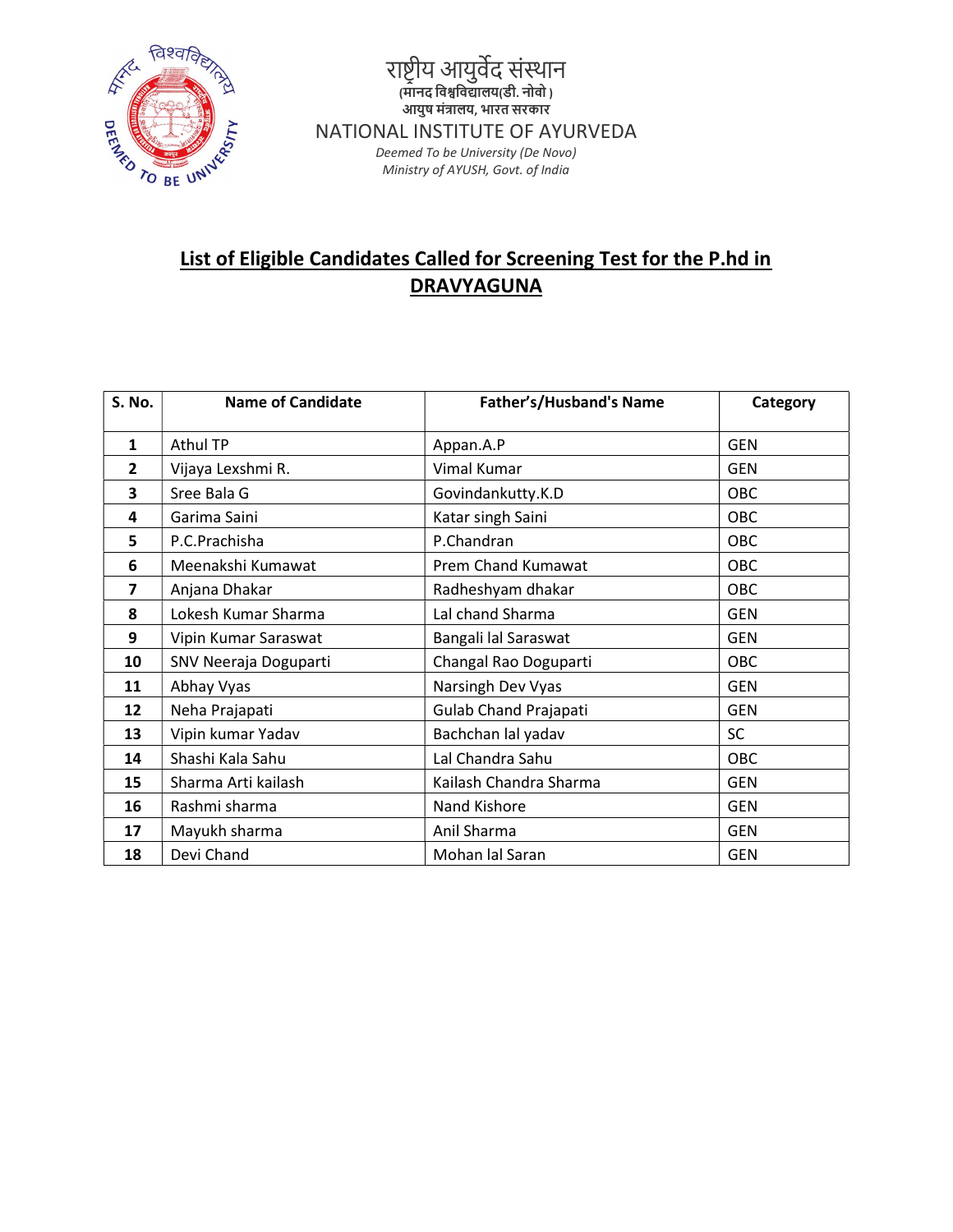

# List of Eligible Candidates Called for Screening Test for the P.hd in **SHALYA**

| S. No.         | <b>Name of Candidate</b> | Father's/Husband's Name     | Category   |
|----------------|--------------------------|-----------------------------|------------|
| $\mathbf{1}$   | Anoop sachi              | N. Savyasachi               | OBC        |
| $\overline{2}$ | Jitendra Mewara          | Mohan lal Mewara            | OBC        |
| 3              | Himandri Mudgal          | Umadutta sharma             | <b>GEN</b> |
| 4              | Akhi Radha Krishnan      | E. Radhakrishnan Nair       | <b>GEN</b> |
| 5              | Priyadeep Raj            | Kuldeep raj                 | <b>GEN</b> |
| 6              | Rohitash Gurjar          | <b>Bhagirath Mal Gurjar</b> | OBC        |
| 7              | Munni Bai                | <b>Bharat Singh</b>         | OBC        |
| 8              | <b>Hemant Kumawat</b>    | Likhama ram                 | OBC        |
| 9              | Resmi R                  | N.Raveendran Nair           | <b>GEN</b> |
| 10             | Anita Lalwani            | Ghanshyam das Lalwani       | <b>GEN</b> |
| 11             | Sombir Sheoran           | Sher Singh Sheoran          | <b>GEN</b> |
| 12             | Gayatri                  | Daya Kishan                 | <b>GEN</b> |
| 13             | Chaggan Lal              | Harman Lal                  | <b>OBC</b> |
| 14             | Nasreen Hanifa Barbhuiya | B.I. Barbhuiya              | <b>GEN</b> |
| 15             | Gauri Shankar Mehar      | Lokanath Mehar              | OBC        |
| 16             | Aruna                    | Ved Prakash                 | <b>OBC</b> |
| 17             | Geeta                    | Nanar Ram                   | <b>OBC</b> |
| 18             | Hari Shankar             | Mohan Lal                   | <b>GEN</b> |
| 19             | Vaisakh R                | Radhakrishnan S             | OBC        |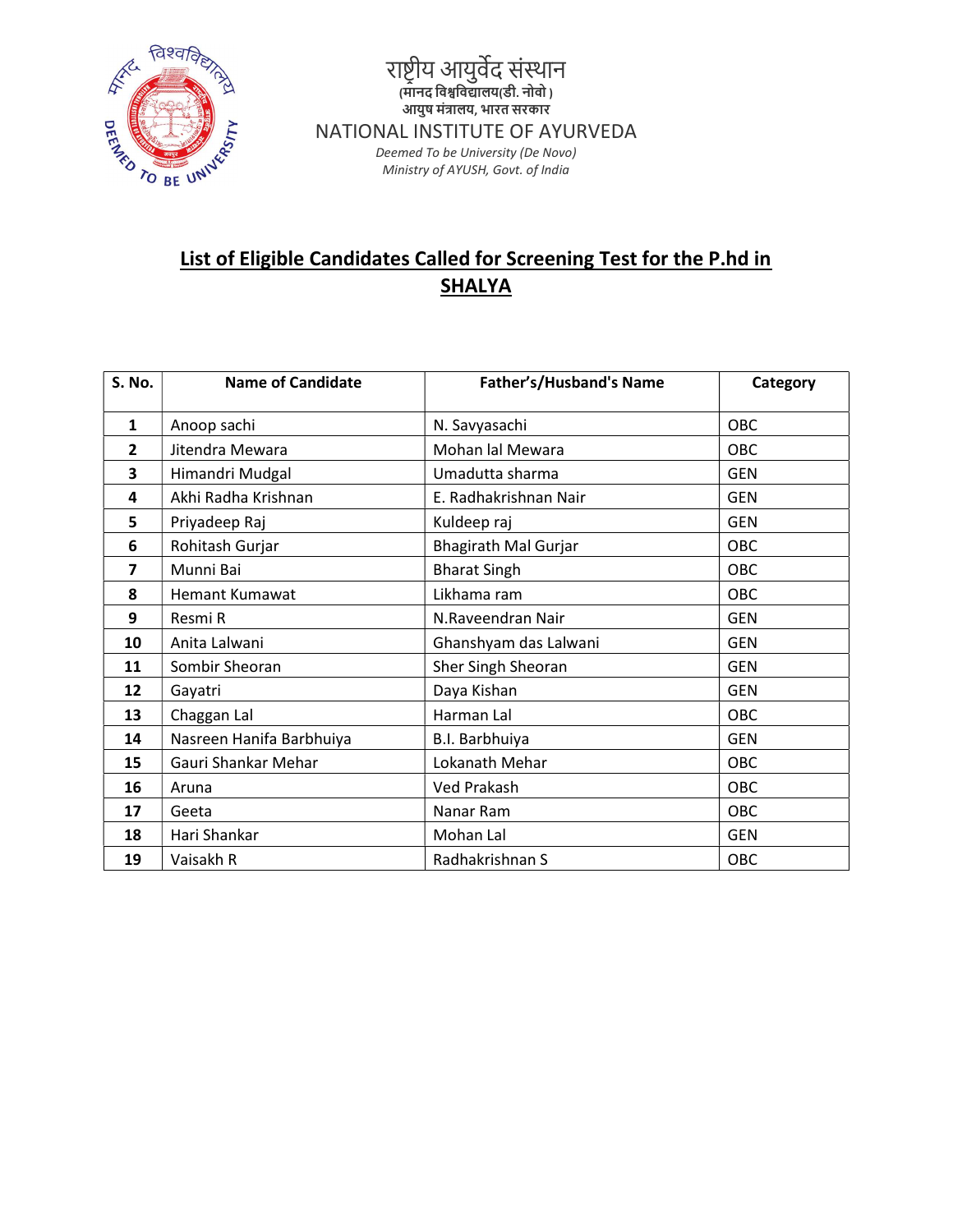

#### List of Eligible Candidates Called for Screening Test for the P.hd in AYURVEDA SAMHITA EVAM SIDHHANT

| <b>S. No.</b>           | <b>Name of Candidate</b> | <b>Father's/Husband's Name</b> | Category   |
|-------------------------|--------------------------|--------------------------------|------------|
| 1                       | Akhilesh                 | Radhey Shyam                   | OBC        |
| $\overline{2}$          | Suman Meghwal            | Pancha Ram                     | SC         |
| $\overline{\mathbf{3}}$ | Rina Sharma              | Kamlesh Kumar Sharma           | <b>GEN</b> |
| 4                       | Rekha                    | Om Prakash                     | <b>OBC</b> |
| 5.                      | Usha Singh               | <b>Bhim Singh</b>              | OBC        |
| 6                       | Anil Kumar               | Jagdish Prasad Kumawat         | OBC        |
| 7                       | Kiran                    | Madan Lal                      | OBC        |
| 8                       | Lalita Sharma            | Om Prakash Sharma              | <b>GEN</b> |
| 9                       | Nandeesh J               | Jagdeesha.C                    | <b>GEN</b> |
| 10                      | Soman Jain               | Hem Singh jain                 | <b>GEN</b> |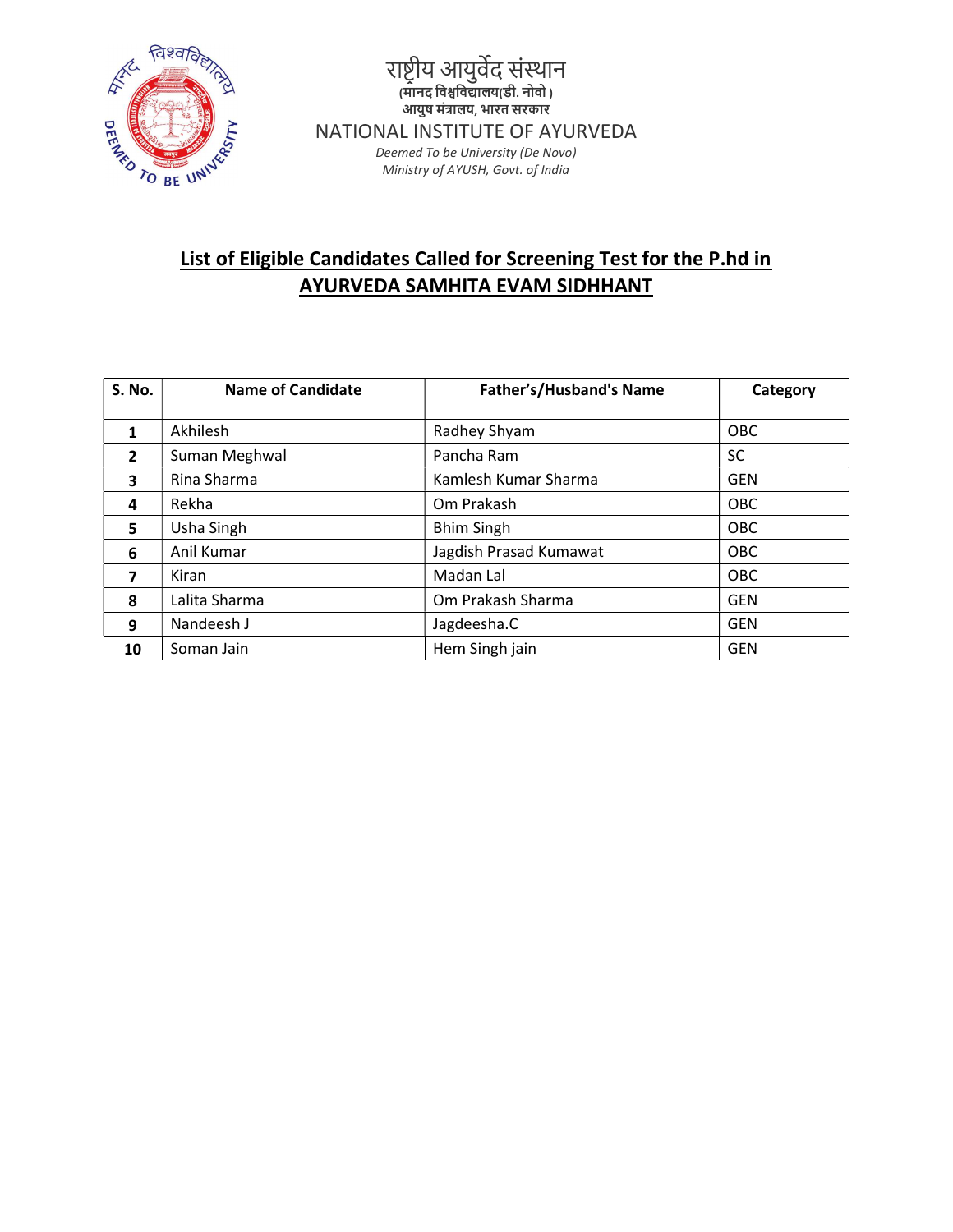

## List of Eligible Candidates Called for Screening Test for the P.hd in SWASTVRITTA EVAM YOGA

| <b>S. No.</b>  | <b>Name of Candidate</b> | Father's/Husband's Name | Category   |
|----------------|--------------------------|-------------------------|------------|
| 1              | Vahab R.A                | Rahimkutty              | <b>OBC</b> |
| $\overline{2}$ | Yagvik Mishra            | Giriraj Mishra          | <b>GEN</b> |
| 3              | Riyanka Kumari           | Pratap Singh Jhajhariya | <b>OBC</b> |
| 4              | Arif Khan Goran          | Basir Khan Goran        | <b>EWS</b> |
| 5              | Aakanksha sharma         | Anil kumar shaarma      | <b>GEN</b> |
| 6              | Suresh kumar             | Subhash Chand           | <b>OBC</b> |
| 7              | Poonam                   | Ghanshyam               | <b>OBC</b> |
| 8              | Mukta                    | Surender Kumar          | <b>OBC</b> |
| 9              | Shashibala saini         | Kailash Chand Saini     | <b>OBC</b> |
| 10             | Ramveer Singh Meena      | Ramesh Chand Meena      | ST         |
| 11             | Ajay Kumar               | Krishnappa              | OBC        |
| 12             | Nameet Kumar Patni       | Naresh Kumar            | <b>GEN</b> |
| 13             | Manoj Kumar patel        | Sharda Prasad Patel     | OBC        |